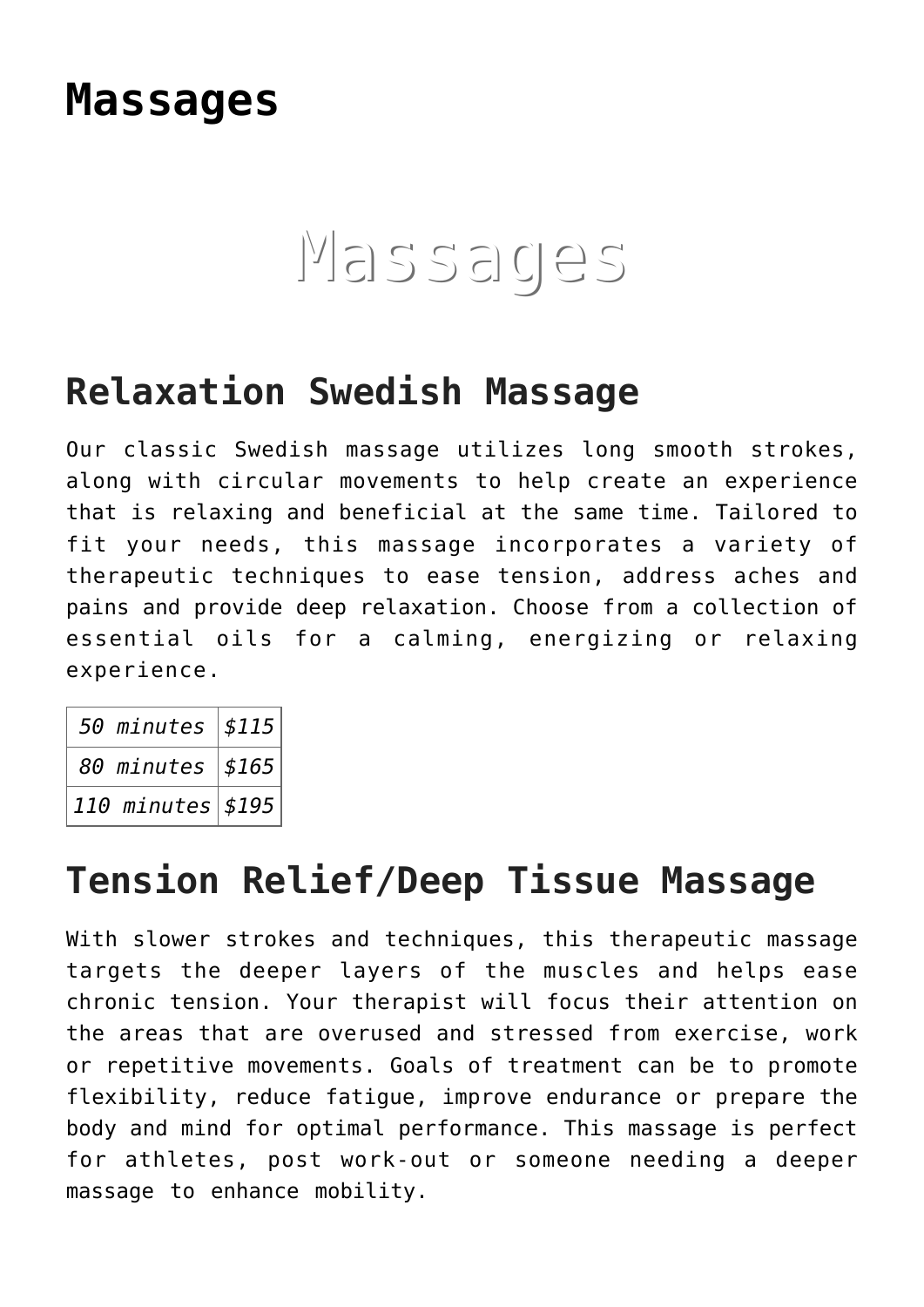| 50 minutes $ $125$  |  |
|---------------------|--|
| 80 minutes   \$175  |  |
| 110 minutes $ 205 $ |  |

### **Two-Together Massage**

Some experiences are best enjoyed together. Our classic Swedish massage treatment is perfect for any duo, as you escape and enjoy a personalized massage with a friend, family member or romantic partner on side-by-side massage tables. After consulting with each of you, our therapists will work in unison to provide an unforgettable shared experience. Pricing is for two people.

| 50 minutes   \$230 |  |
|--------------------|--|
| 80 minutes   \$330 |  |
| 110 minutes $$390$ |  |

# **Mother-to-Be Massage**

Designed to nurture and support both mother and baby, this gentle massage uses specially blended herb-infused oils helps alleviate tension in the lower back, legs, feet and neck and improve skin elasticity. Spoil yourself or an expectant mother with a soothing massage designed to improve skin elasticity, reduce fatigue and relax areas prone to tension during pregnancy. It is designed to relax the mother-to-be using special positioning and pillows to ensure the safety and comfort of both mother and baby. Available after the first trimester.

| $\vert$ 50 minutes $\vert$ \$120 $\vert$     |  |
|----------------------------------------------|--|
| $\big 8\theta$ minutes $\big $ \$170 $\big $ |  |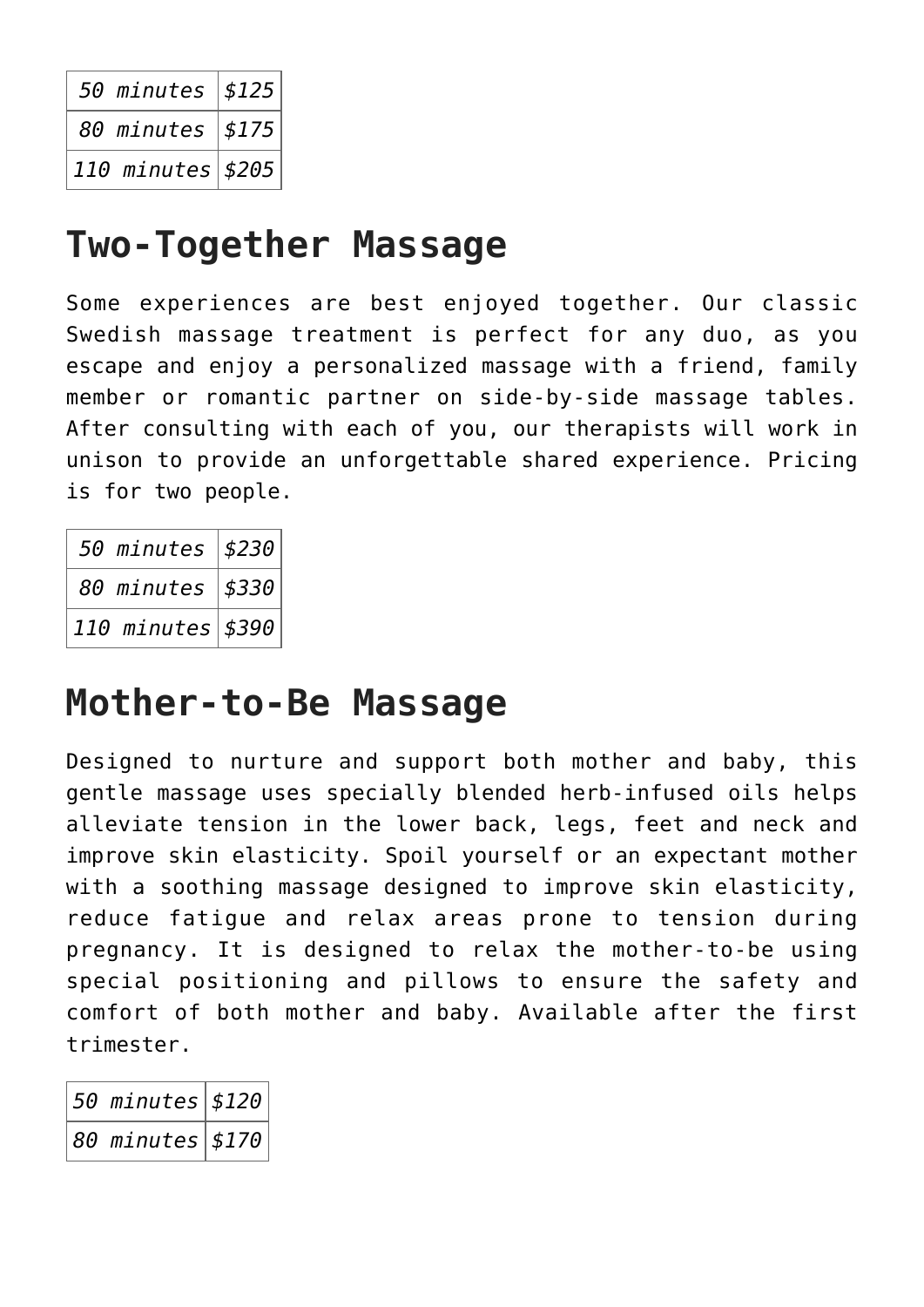# **The Greenhouse Signature Massage**

You and your therapist will begin this journey by selecting an aromatic essential oil blend and discussing your therapeutic needs to develop a customized and targeted massage. Relax and breathe deeply as your therapist soothes or invigorates your muscles depending on your needs. Providing the ultimate in relaxation, this focused treatment utilizes a combination of massage techniques, scented oils with our serene and peaceful surroundings. Enhancing your experience is your choice of either our seasonal hand and foot scrub or a dry brushing treatment before your massage.

| 80 minutes   \$200        |  |
|---------------------------|--|
| 110 minutes $ $ \$240 $ $ |  |

# CUSTOMIZE YOUR MASSAGE

### **Targeted Massage**

This massage is perfect for when time is limited or when you have a specific area of concern. While not a full body massage, this treatment aims to release the maximum amount of tension in a minimal amount of time. A concentrated back, shoulder or neck massage designed to meet your specific needs.

*30 minutes \$89*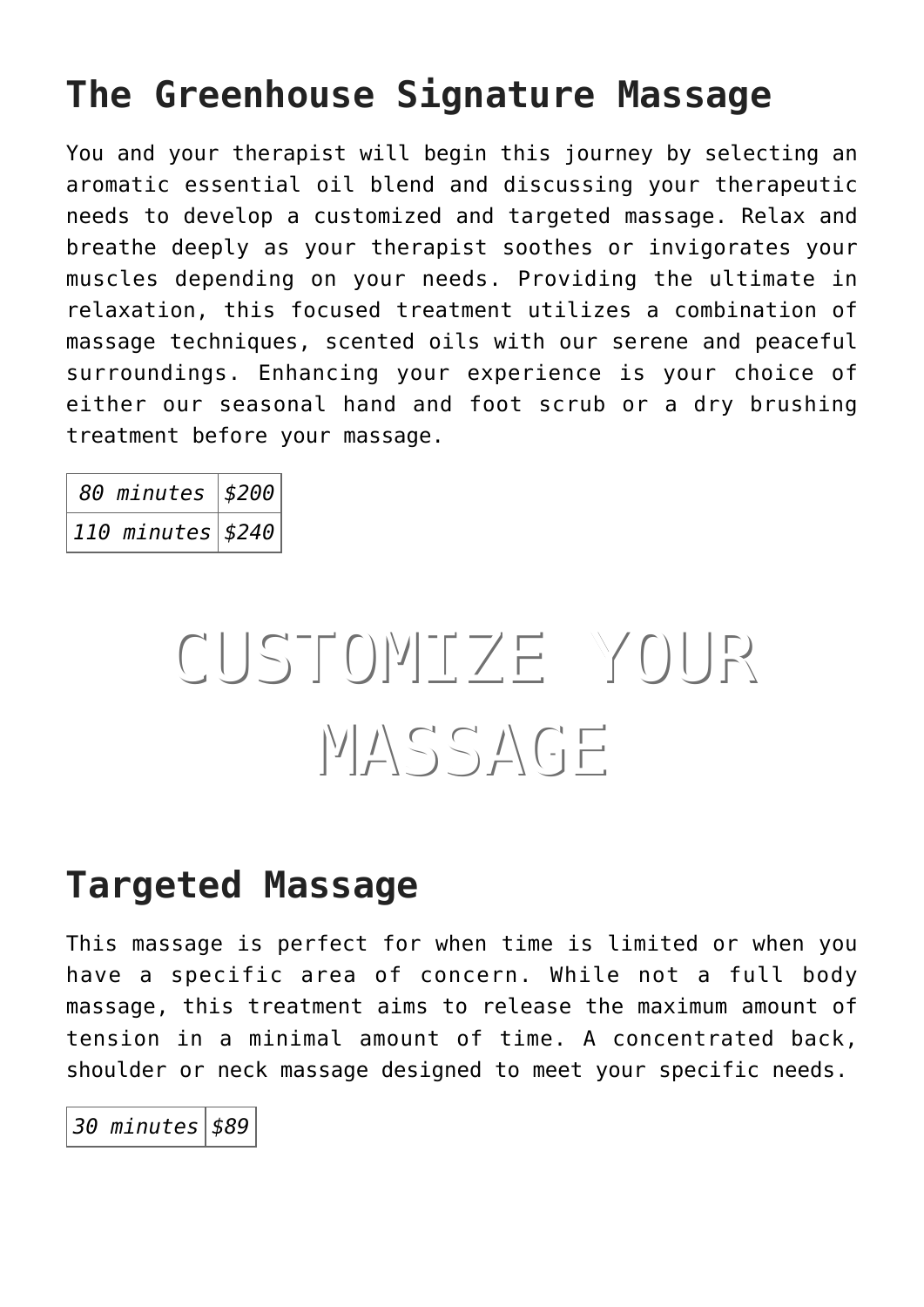# **Hot or Cool Stones**

Practiced in ancient medicines for centuries, heated or cooled stones massage is a technique renowned for its healing and relaxing properties. These stones in conjunction with long flowing strokes soothe, release tension and offer deep relief to sore muscles. Add your choice of stones to any massage.

*\$30*

# **Reflexology**

This balancing treatment has origins dating back more than 3,000 years. It is based on the theory that the reflexes in your hands and feet correspond to all parts of your body. Your therapist will apply gentle but firm pressure to the various reflex points on your hands and/or feet to promote greater circulation and relaxation.

*Hands or Feet – 15 minutes \$30 Hands and Feet - 30 minutes*  $| $50$ 

# **Body Brushing**

Using a natural bristle brush to stimulate your circulation and lymph systems, this treatment will revive dull skin while it exfoliates and detoxifies your body. The body brush is your gift to take with you.

*15 minutes \$33*

# **Back Scrub**

Is your back dry or itchy? Select from one of several featured sugar scrubs to remove dry skin and hydrate your back. Add a back scrub to any massage to enhance your experience!